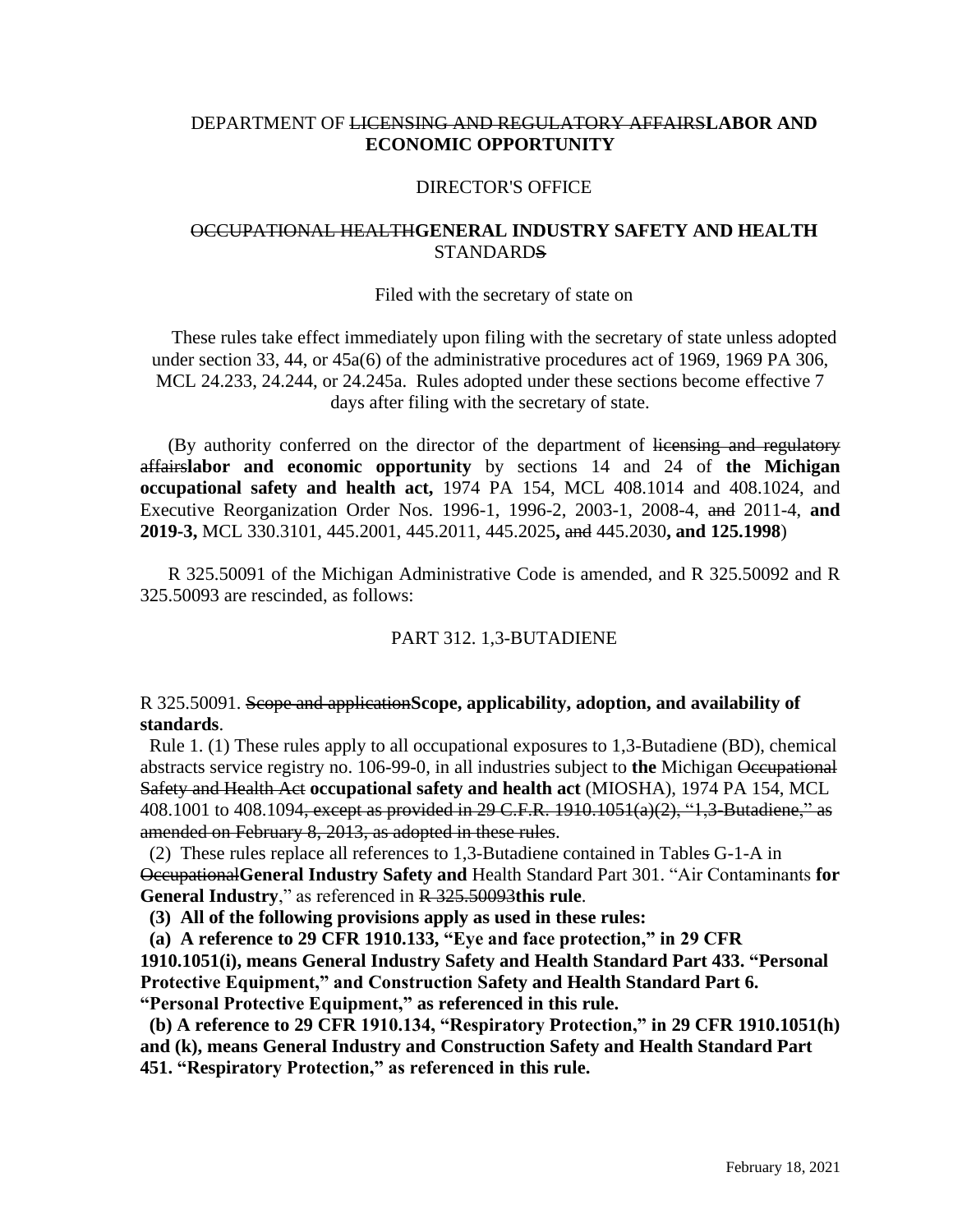**(c) A reference to 29 CFR 1910.1200 and 1926.59, "Hazard Communication," in 29 CFR 1910.1051(l), means Construction Safety Standard Part 42. "Hazard Communication," General Industry Safety Standard Part 92. "Hazard Communication," and Occupational Health Standard Part 430. "Hazard Communication," as referenced in this rule.** 

 **(4) The federal Occupational Safety and Health Administration's regulations on 1,3-Butadiene promulgated by the United States Department of Labor and codified at 29 CFR 1910.1051, "1,3-Butadiene," as amended on May 14, 2019, are adopted in these rules.** 

 **(5) These federal regulations adopted in this rule have the same force and effect as a rule promulgated under the Michigan occupational safety and health act (MIOSHA), 1974 PA 154, MCL 408.1001 to 408.1094.**

 **(6) The OSHA regulations adopted in this rule are available from the United States Department of Labor, Occupational Safety and Health Administration, via the internet at website [www.osha.gov,](http://www.osha.gov/) at no charge as of the time of adoption of these rules.** 

 **(7) The standards adopted in this rule are also available for inspection at the Department of Labor and Economic Opportunity, MIOSHA, Standards and FOIA Section, 530 W. Allegan Street, P.O. Box 30643, Lansing, Michigan, 48909-8143.**

 **(8) Copies of the standards adopted in this rule may be obtained from the publisher or may also be obtained from the Department of Labor and Economic Opportunity, MIOSHA, Standards and FOIA Section, 530 W. Allegan Street, P.O. Box 30643, Lansing, Michigan, 48909-8143, at the cost charged in this rule, plus \$20.00 for shipping and handling.**

 **(9) The following Michigan occupational safety and health standards are referenced in this rule. Up to 5 copies of these standards may be obtained at no charge from the Department of Labor and Economic Opportunity, MIOSHA, Standards and FOIA Section, 530 W. Allegan Street, P.O. Box 30643, Lansing, Michigan, 48909-8143 or via the internet at website: [www.michigan.gov/mioshastandards.](http://www.michigan.gov/mioshastandards) For quantities greater than 5, the cost, at the time of adoption of these rules, is 4 cents per page.**

**(a) Construction Safety and Health Standard Part 6. "Personal Protective Equipment," R 408.40601 to R 408.40660.**

 **(b) Construction Safety Standard Part 42. "Hazard Communication," R 408.44201 to R 408.44204.**

 **(c) General Industry Safety Standard Part 92. "Hazard Communication," R 408.19201 to R 408.19204.**

 **(d) General Industry Safety and Health Standard Part 301. "Air Contaminants for General Industry," R 325.51101 to R 325.51108.**

 **(e) Occupational Health Standard Part 430. "Hazard Communication," R 325.77001 to R 325.77004.** 

 **(f) General Industry Safety and Health Standard Part 433. "Personal Protective Equipment," R 325.60001 to R 325.60013.**

 **(g) General Industry and Construction Safety and Health Standard Part 451. "Respiratory Protection," R 325.60051 to R 325.60052.**

R 325.50092. Adoption by reference of federal regulations**Rescinded**.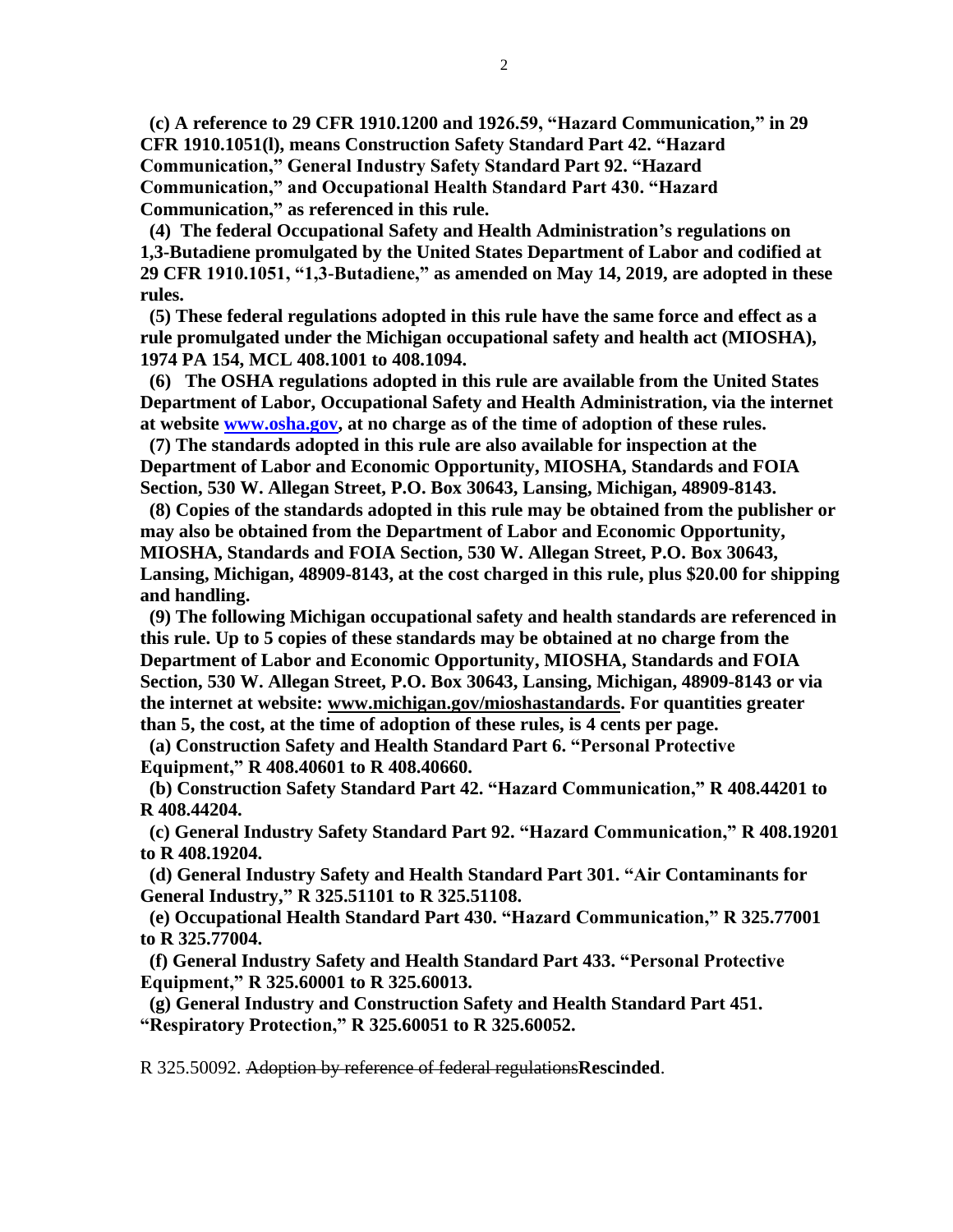Rule 2. (1) The federal occupational safety and health administration's regulations on 1,3-Butadiene promulgated by the United States department of labor and codified at 29 C.F.R. §1910.1051, "1,3-Butadiene," as amended on February 8, 2013, are adopted in these rules.

 $-(2)$  All of the following provisions apply as used in these rules:

 $(a)$  A reference to 29 C.F.R.  $\S$ 1910.133, "Eye and face protection," in 29 C.F.R. 1910.1051(i), means Occupational Health Standard Part 433 "Personal Protective Equipment," and Construction Safety Standard Part 6 "Personal Protective Equipment," as referenced in R 325.50093.

 (b) A reference to 29 C.F.R. §1910.134, "Respiratory protection," in 29 C.F.R. 1910.1051(h) and (k), means Occupational Health Standard Part 451 "Respiratory Protection," as referenced in R 325.50093.

 $-(c)$  A reference to 29 C.F.R.  $§1910.1200$  and  $§1926.59$ , "Hazard communication, in 29 C.F.R. 1910.1051 (l), means Construction Safety Standard Part 42 "Hazard Communication," General Industry Safety Standard Part 92 "Hazard Communication," and Occupational Health Standard Part 430 "Hazard Communication," as referenced in R 325.50093.

(3) These federal regulations adopted in this rule have the same force and effect as a rule promulgated pursuant to the provisions of the Michigan Occupational Safety and Health Act (MIOSHA) 1974 PA 154, MCL 408.1001 to 408.1094.

R 325.50093. Obtaining adopted and referenced standards**Rescinded**.

 Rule 3. (1) The OSHA regulations adopted in R 325.50091 and R 325.50092 are available from the United States Department of Labor, Occupational Safety and Health Administration, via the internet at website [www.osha.gov,](http://www.osha.gov/) at no charge as of the time of adoption of these rules.

 $-(2)$  The standards adopted in R 325.50091 and R 325.50092 are also available for inspection at the Department of Licensing and Regulatory Affairs, MIOSHA Standards Section, 7150 Harris Drive, P.O. Box 30643, Lansing, Michigan, 48909-8143.

 $-(3)$  Copies of the standards adopted in R 325.50091 and R 325.50092 may be obtained from the publisher or may also be obtained from the Department of Licensing and Regulatory Affairs, MIOSHA Standards Section, 7150 Harris Drive, P.O. Box 30643, Lansing, Michigan, 48909-8143, plus \$20.00 for shipping and handling.

 (4) The following Michigan occupational safety and health standards are referenced in R 325.50091 and R 325.50092. Up to 5 copies of these standards may be obtained at no charge from the Michigan Department of licensing and regulatory affairs, MIOSHA standards section, 7150 Harris Drive, P.O. Box 30643, Lansing, MI, 48909-8143 or via the internet at website: [www.michigan.gov/mioshastandards.](http://www.michigan.gov/mioshastandards) For quantities greater than 5, the cost, at the time of adoption of these rules, is 4 cents per page.

 (a) Construction Safety Standard Part 6 "Personal Protective Equipment," R 408.40601 to R 408.40841.

 (b) Construction Safety Standard Part 42 "Hazard Communication," R 408.44201 to R 408.44203.

 (c) General Industry Safety Standard Part 92 "Hazard Communication," R 408.19201 to R 408.19203.

 (d) Occupational Health Standard Part 301 "Air Contaminants," R 325.51101 to R 325.51108.